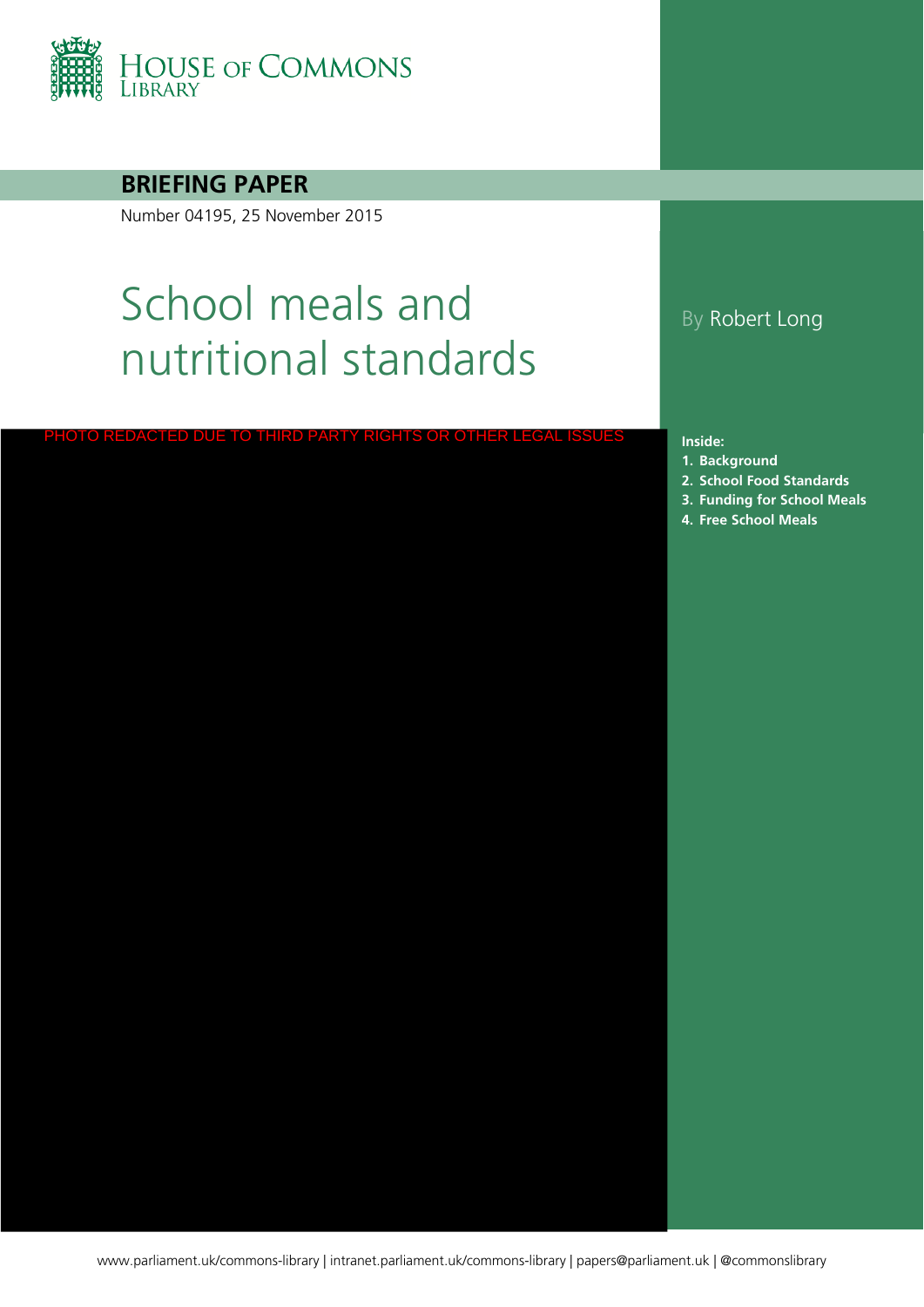# **Contents**

| One page briefing |                                                                                                                                                                                                                    | 3                            |
|-------------------|--------------------------------------------------------------------------------------------------------------------------------------------------------------------------------------------------------------------|------------------------------|
| 1.                | <b>Background</b>                                                                                                                                                                                                  | 4                            |
| 2.<br>2.1         | <b>School Food Standards</b><br>The School Food Plan<br>2.2 Revised School Food Standards: since January 2015<br>Development<br>Application                                                                        | 5<br>$\frac{5}{5}$<br>5<br>5 |
| 3.<br>3.1<br>3.2  | <b>Funding for School Meals</b><br>The School Lunch Grant (2008-11)<br>Funding for School Meals since April 2011                                                                                                   | 7<br>7<br>7                  |
| 4.<br>4.1         | <b>Free School Meals</b><br>Eligibility<br>Free School Meals in Academies and Free Schools                                                                                                                         | 8 <sup>8</sup><br>8          |
| 4.2               | Free School Meals for all Reception, Year 1 and Year 2 pupils<br>Introduction, funding, and advice for schools<br>Concerns: school funding implications<br>Spending Review 2015: confirmation of continued funding | 9<br>9<br>9<br>10            |
|                   | 4.3 Free School Meals Pilot 2009-2011                                                                                                                                                                              | 11                           |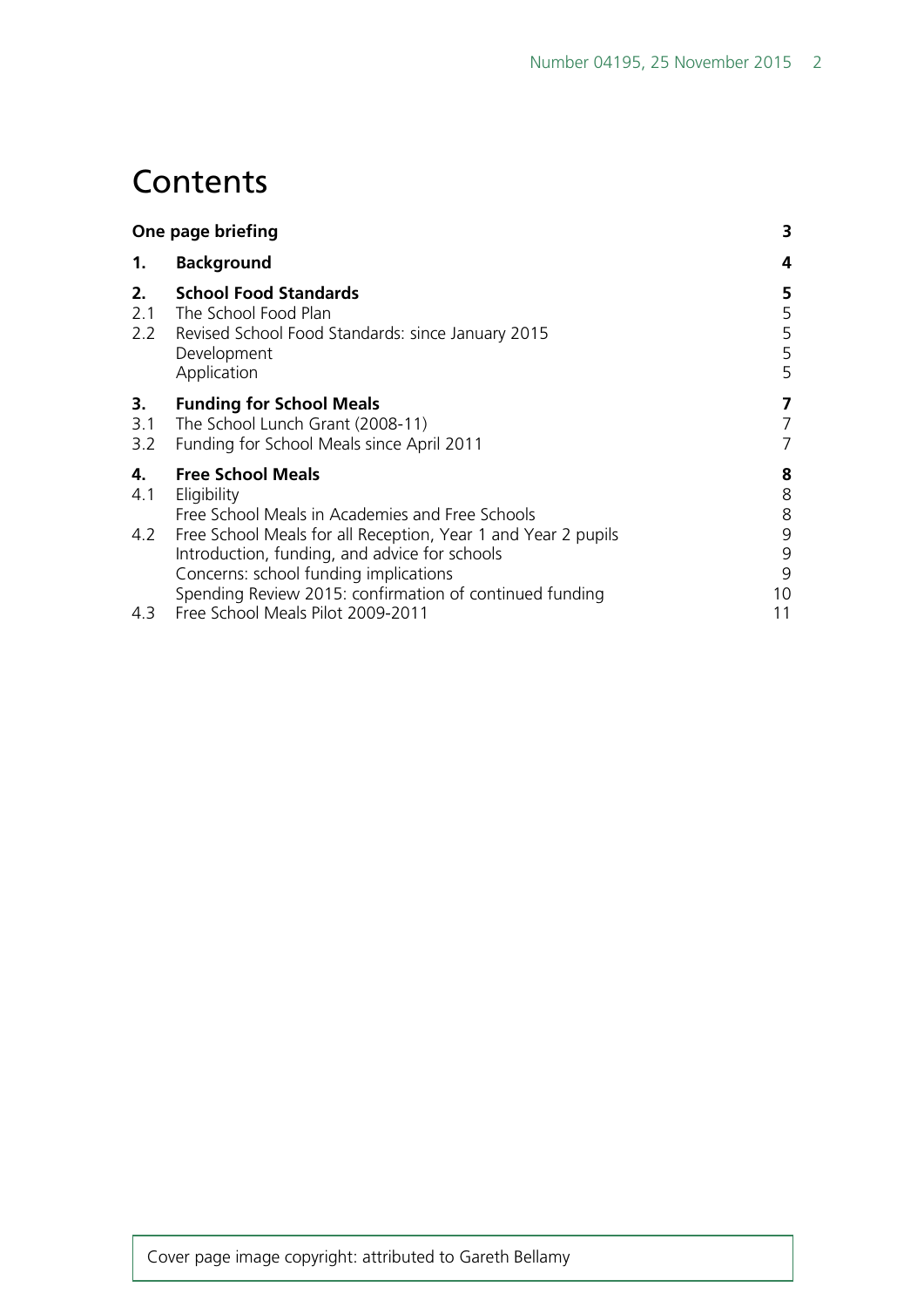# <span id="page-2-0"></span>One page briefing

Nutritional standards are in place for school meals in England, aimed at ensuring that the food provided to pupils in school is nutritious and of high quality, and at promoting good health and eating behaviour amongst pupils. Following an independent review of school food conducted by the founders of Leon restaurants in 2012-13, revised school food standards were produced and have been in force since January 2015.

The standards apply to:

- all local authority maintained schools
- pupil referral units
- academies that opened prior to 2010
- academies and free schools with agreed funding from June 2014
- non-maintained special schools

Academies that opened from 2010 and agreed funding prior to June 2014 are not bound by the standards, although the previous Government stated that almost all of these schools would adhere to the standards voluntarily.

Funding for school meals is provided as part of the Dedicated Schools Grant.

Free school meals are provided for children whose parents receive certain benefits (or who are on those benefits themselves):

- Income Support
- Income-based Jobseekers Allowance
- Income-related Employment and Support Allowance
- Support under Part VI of the Immigration and Asylum Act 1999
- The guaranteed element of State Pension Credit
- Child Tax Credit (provided they are not also entitled to Working Tax Credit and have an annual gross income of no more than £16,190)
- Working Tax Credit run-on paid for 4 weeks after a person stops qualifying for Working Tax Credit
- Universal Credit

Free school meals may also be available to pre-school children and those in school sixth forms. Local authorities are responsible for providing free school lunches and applications must be made through the relevant local body.

Since September 2014, free school meals have been provided for all children in Reception, Year 1 and Year 2. Concerns have been raised that, as schools receive Pupil Premium funding for pupils registered for free school meals, this additional provision may reduce schools' funding if parents do not register their children for meals they receive as a matter of course. There were reports in autumn 2015 that this universal provision could be withdrawn as part of the November 2015 Spending Review, but the Review committed to maintain the funding.

This briefing summarises the main recent policy developments regarding school meals, including the revised school food standards and the expansion of free school meals provision.

The briefing relates to England only.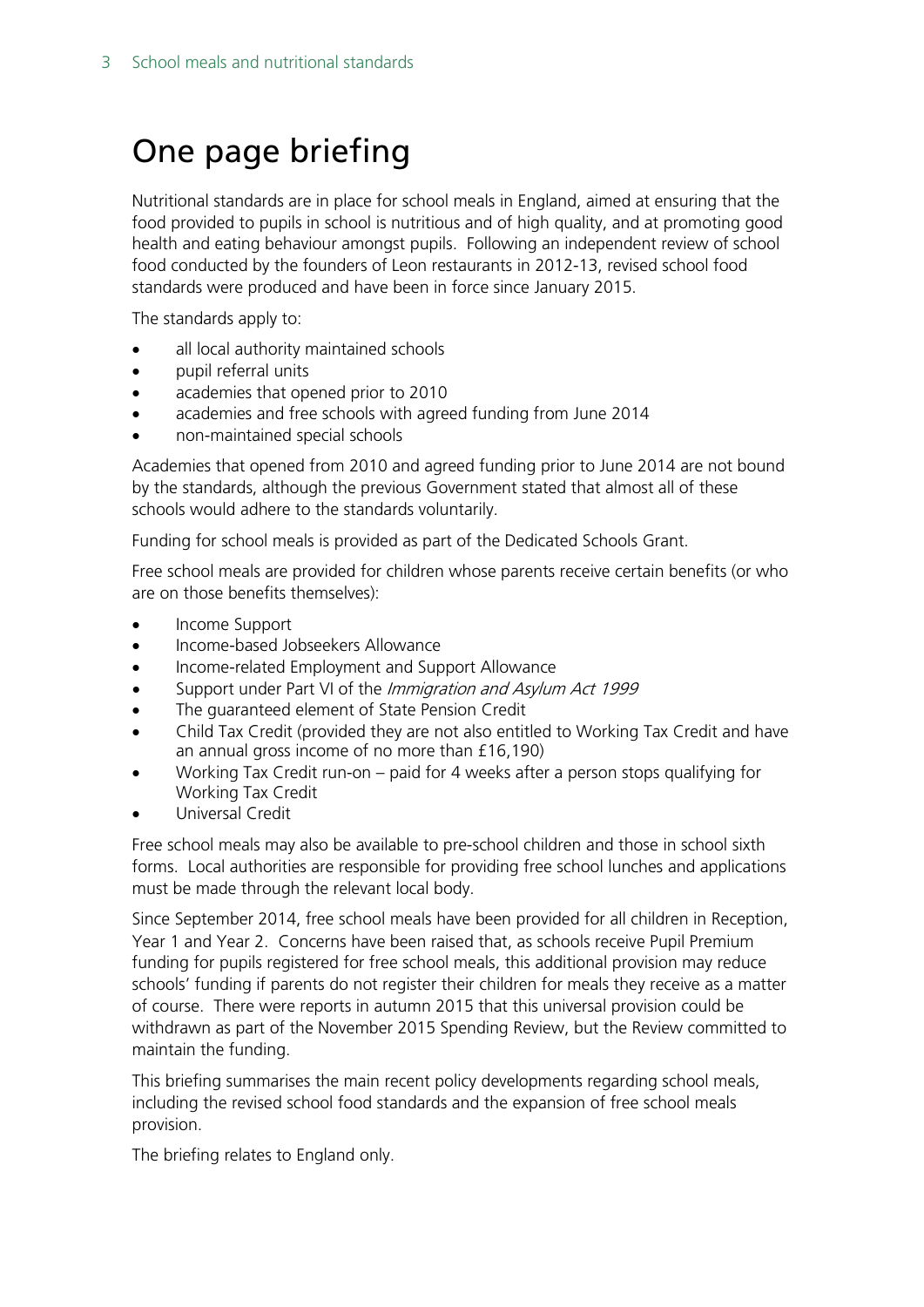# <span id="page-3-0"></span>1. Background

Nutritional standards for school dinners were first established in the 1940s in England but were abolished in 1980. Subsequently, the School Standards and Framework Act 1998 gave the Secretary of State the power to make regulations prescribing nutritional standards and other nutritional requirements for school meals. It also placed a duty on LEAs and the governing bodies of schools maintained by LEAs, when they provide lunches, to provide them for registered pupils in line with the standards. In April 2001, statutory nutritional standards for school lunches were reintroduced by the Education (Nutritional Standards for School Lunches) Regulations 2000 (since superseded).

Research carried out in 2004 by the then Department for Education and Skills (DfES) and the Food Standards Agency showed that while schools and caterers responded positively to the standards, in practice, children and young people continued to make unhealthy choices. Statistics from the Annual Health Survey for England 2004 showed that the levels of obesity for children had risen over the previous 10 years. Ongoing concerns led to the publication in 2004 of the DfES's guidance, *Healthy* Living Blueprint for Schools, and the Government's white paper, Choosing Health: Making Healthy Choices Easier.

In March 2005 the then Labour Government announced a series of measures to improve school meals, which were followed in May 2006 by the announcement of new nutritional standards for school meals. The [Education \(Nutritional Standards for School Lunches\) \(England\)](http://www.legislation.gov.uk/uksi/2006/2381/contents/made)  [Regulations 2006](http://www.legislation.gov.uk/uksi/2006/2381/contents/made) introduced these changes. Over the following years, interim standards for school lunches and other school food (such as in tuck shops and breakfast clubs) were developed and replaced by final standards in September 2009.

The School Food Standards were subsequently further revised under the Coalition Government, with new standards coming into force in January 2015.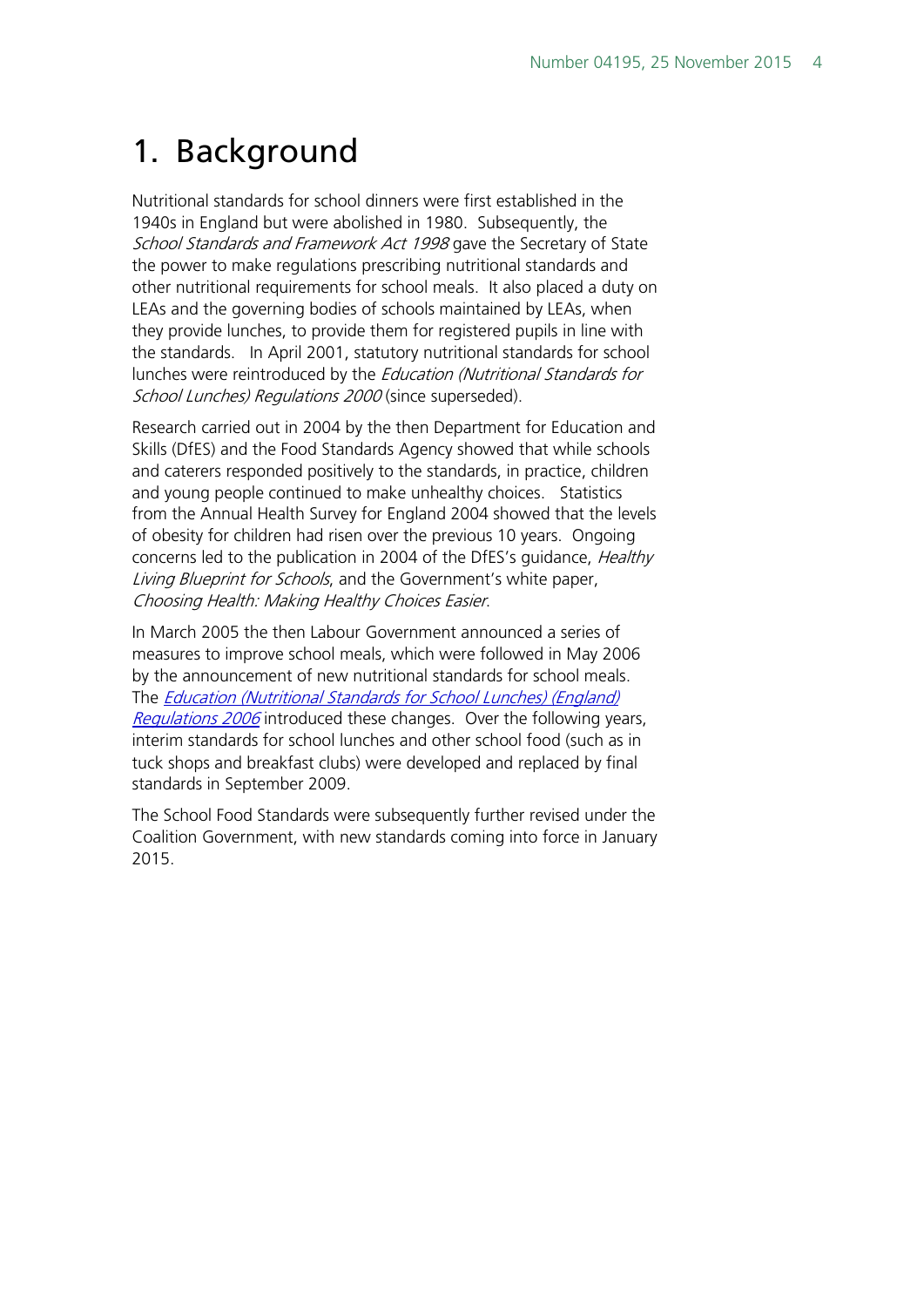# <span id="page-4-0"></span>2. School Food Standards

### <span id="page-4-1"></span>2.1 The School Food Plan

In April 2012, the then Education Secretary, Michael Gove, asked John Vincent and Henry Dimbleby, the founders of Leon restaurants, to conduct an independent review of school food. In July 2013, Vincent and Dimbleby published the [School Food Plan,](https://www.gov.uk/government/publications/the-school-food-plan) which provided a wide range of steps for schools to increase the take-up of school meals, improve the quality of school meals, and take other measures such as teaching pupils about cooking and ingredients.<sup>[1](#page-4-5)</sup>

### <span id="page-4-2"></span>2.2 Revised School Food Standards: since January 2015

#### <span id="page-4-3"></span>Development

The **School Food Plan** included proposals for revised food standards, intended to be easier to implement and enforce. The Plan stated that if the new standards were agreed to be effective from a practical and nutritional standpoint, the Secretary of State had agreed to make them mandatory across all types of school. [2](#page-4-6) The Government ran a [consultation](https://www.gov.uk/government/consultations/revised-standards-for-food-in-schools--2) on revised standards between March and April 2014.[3](#page-4-7)

In June 2014, the Secretary of State [announced](https://www.gov.uk/government/news/new-school-food-standards) a new set of standards for food served in schools, alongside the Government response to the spring consultation.[4](#page-4-8) The announcement stated that the revised standards were "designed to make it easier for school cooks to create imaginative, flexible and nutritious menus. They will be mandatory in all maintained schools, and new academies and free schools."[5](#page-4-9)

### <span id="page-4-4"></span>Application

[The Requirements for School Food Regulations 2014](http://www.legislation.gov.uk/uksi/2014/1603/contents/made) provided for the reformed standards. The regulations came into force on 1 January 2015.

The Government published [advice](https://www.gov.uk/government/uploads/system/uploads/attachment_data/file/393122/School_food_in_England_2015.pdf) for schools on the new regulations on 8 January 2015. It applies to:

- all local authority maintained schools
- pupil referral units
- academies that opened prior to 2010
- academies and free schools with agreed funding from June 2014
- non-maintained special schools

The School Food Plan website provides a [summary](http://www.schoolfoodplan.com/wp-content/uploads/2014/09/School_Food_Standards_140911-V2c-tea-towel.pdf) of what should be provided (e.g. one or more portions of fruit every day; a portion of meat or poultry on three or more days each week, or a portion of non-dairy

<span id="page-4-6"></span><span id="page-4-5"></span><sup>&</sup>lt;sup>1</sup> Department for Education, [The School Food Plan,](https://www.gov.uk/government/publications/the-school-food-plan) 30 July 2013

<sup>&</sup>lt;sup>2</sup> *Ibid.*, p9

<span id="page-4-7"></span><sup>&</sup>lt;sup>3</sup> Department for Education, [Revised standards for food in schools](https://www.gov.uk/government/consultations/revised-standards-for-food-in-schools--2) [accessed 2 July 2014]

<span id="page-4-8"></span><sup>4</sup> Department for Education, [Revised standards for food in schools –](https://www.gov.uk/government/uploads/system/uploads/attachment_data/file/320697/Government_Response_-_Revised_Standards_for_School_Food_Consultation_FINAL.pdf) Government [response,](https://www.gov.uk/government/uploads/system/uploads/attachment_data/file/320697/Government_Response_-_Revised_Standards_for_School_Food_Consultation_FINAL.pdf) 17 June 2014

<span id="page-4-9"></span><sup>&</sup>lt;sup>5</sup> Department for Education, [New school food standards,](https://www.gov.uk/government/news/new-school-food-standards) 17 June 2014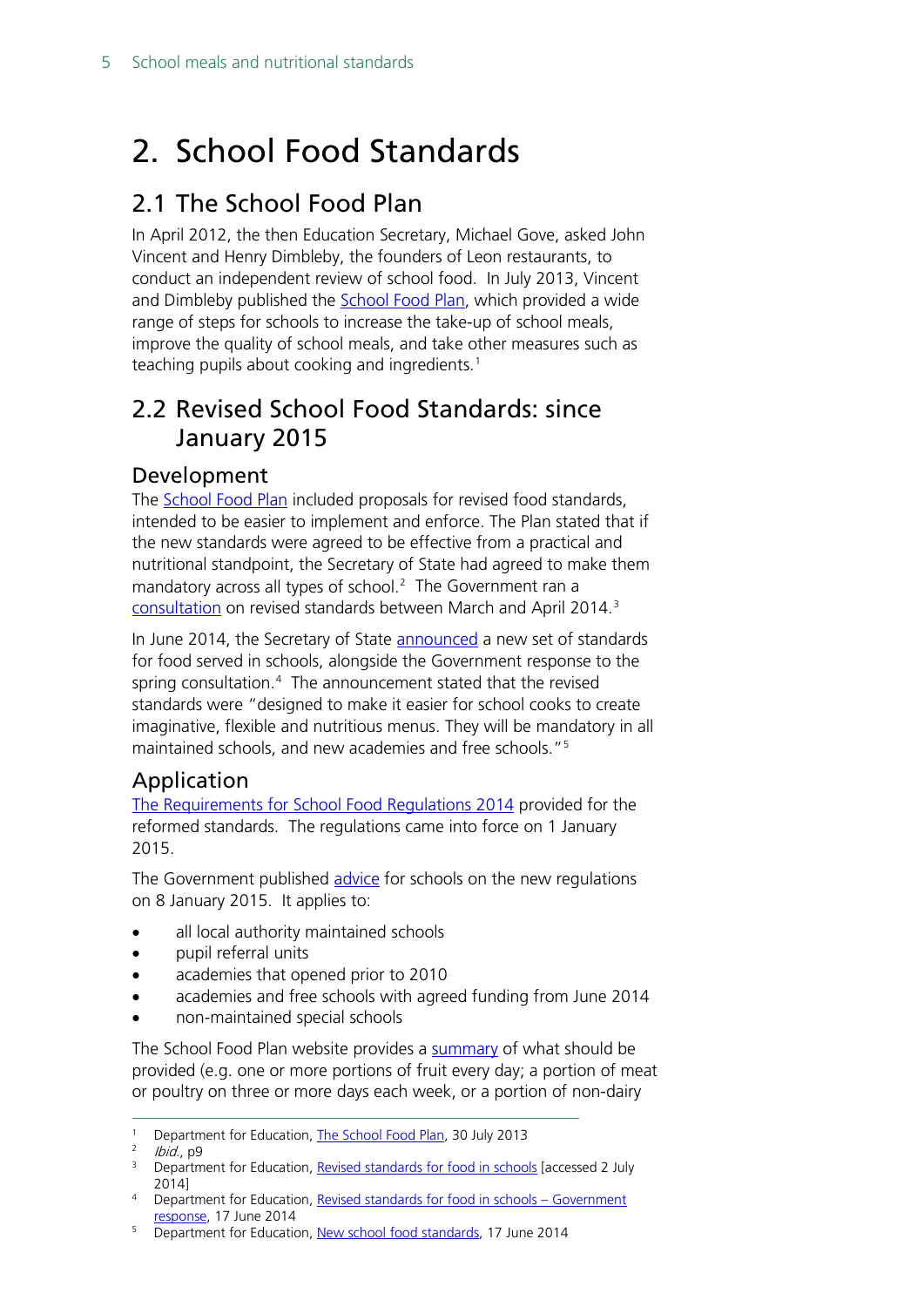protein on three or more days each week for vegetarians). A practical [guide](http://www.schoolfoodplan.com/wp-content/uploads/2014/09/School-Food-Standards-Guidance-FINAL-140911-V2C.pdf) is also provided.

Academies that opened from 2010 and agreed funding prior to June 2014 are not bound by these standards, which are not part of their funding agreements. The previous Government said that an overwhelming majority of these schools had told them they would adhere to the standards voluntarily:

**John Cryer:** To ask the Secretary of State for Education, how many (a) academies and (b) free schools that opened between September 2010 and August 2014 have not voluntarily signed up to the school food standards to date.

**David Laws**: The Department for Education does not hold this data.

Revised school food standards regulations for local authority maintained schools, academies that opened prior to September 2010 and academies and free schools in England entering into a funding agreement from June 2014 will come into effect on 1 January 2015.

<span id="page-5-0"></span>The authors of the School Food Plan are encouraging academies and free schools to commit voluntarily to the new standards. 99% of those academies which responded to a survey by the School Food Trust in 2012 said they were committed to following the new food standards. All academies and free schools signing their funding agreements from spring 2014 are required to adhere to the new, less bureaucratic school food standards.<sup>[6](#page-5-0)</sup>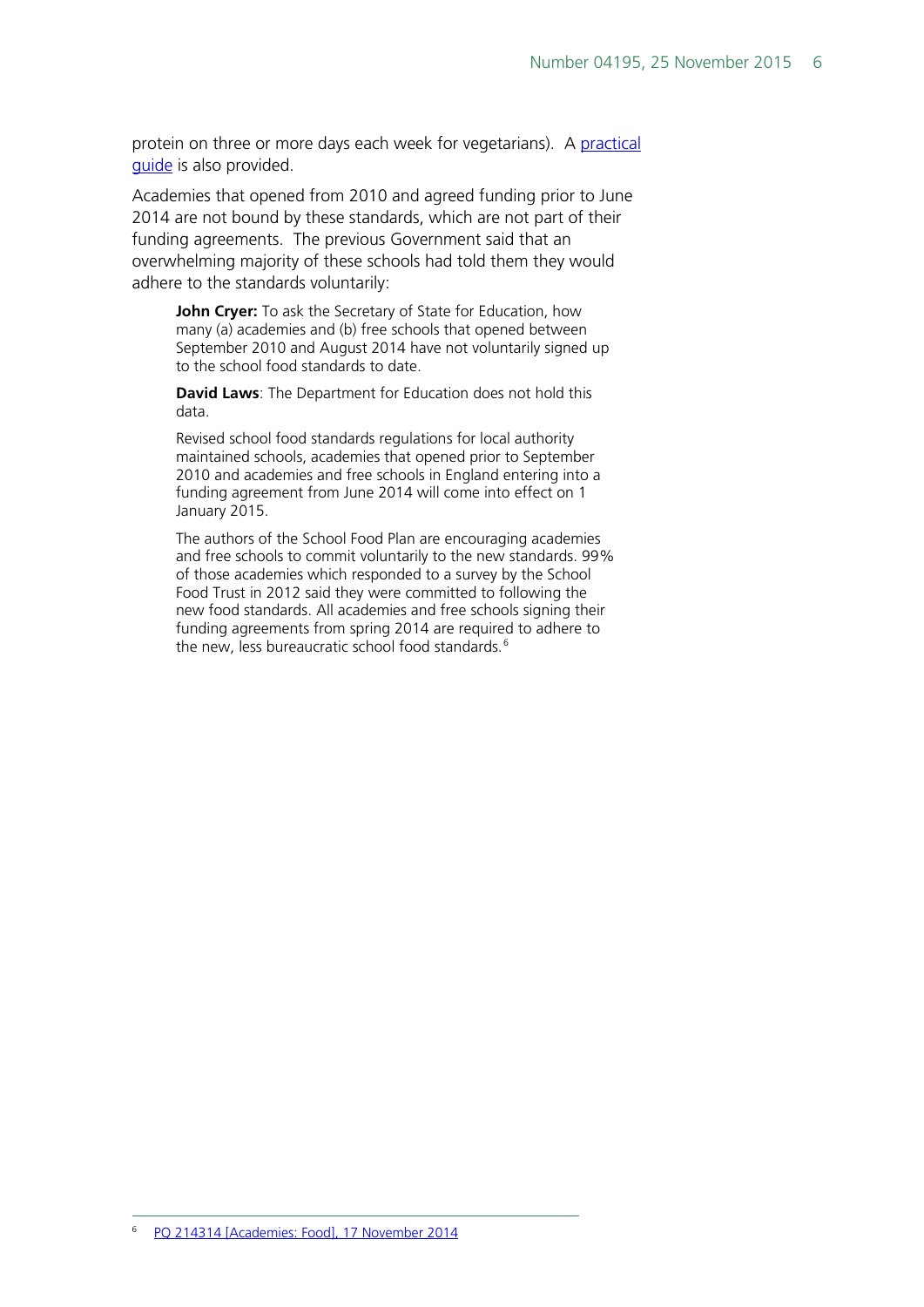# <span id="page-6-0"></span>3. Funding for School Meals

### <span id="page-6-1"></span>3.1 The School Lunch Grant (2008-11)

The School Lunch Grant was a specific, ring-fenced grant made to local authorities and schools until March 2011. Its aim was to increase the number of children eating healthy school meals by helping schools and councils keep down the price of a school lunch. It could only be used in four ways – to:

- Pay for ingredients for school lunch;
- Pay labour costs of catering staff;
- Buy small pieces of kitchen equipment, for example microwaves, ovens, combi-ovens, mixers etc.;
- Pay for the nutrient analysis software required to assess whether a menu meets the national school lunch standards and the expertise to operate the software.

## <span id="page-6-2"></span>3.2 Funding for School Meals since April 2011

The Government removed the ring-fence from the funding of school meals after the School Lunch Grant ended in April 2011. The following response to a Parliamentary Question sets out the then Government's position:

<span id="page-6-3"></span>**Nick Gibb:** The funding for schools provided through the school lunch grant has not been abolished, but continues to be available through the Dedicated Schools Grant in 2011-12. This will allow schools to make their own decisions about the use of this funding. This is in line with the Government's drive to devolve responsibility for making decisions about the best use of resources to professionals in schools. Consistent with our philosophy of reducing bureaucracy and increasing the professional autonomy of schools, we have no plans to collect information from individual local authorities of the impact of freeing up resources in this way.[7](#page-6-3)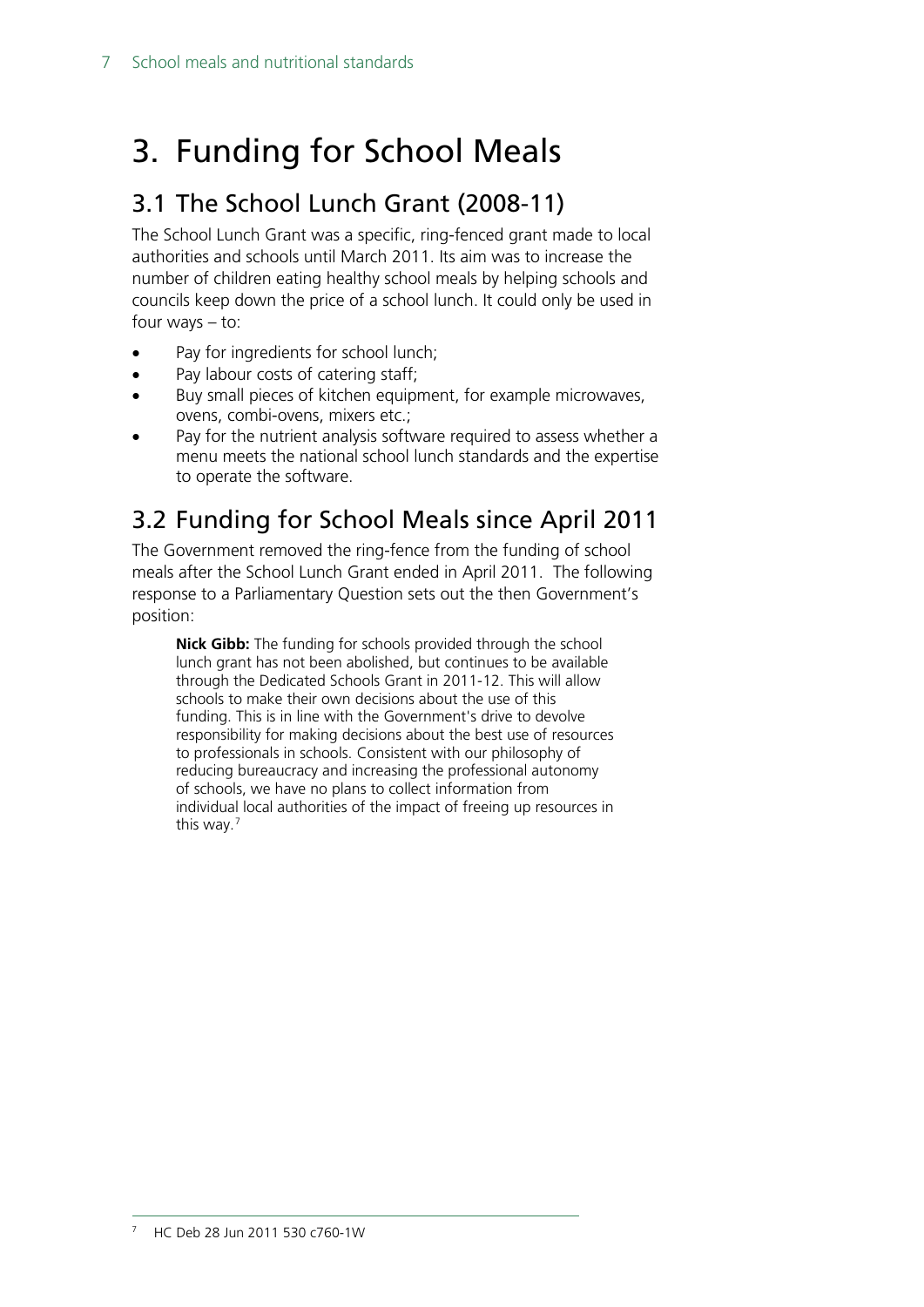# <span id="page-7-0"></span>4. Free School Meals

## <span id="page-7-1"></span>4.1 Eligibility

Parents do not have to pay for school lunches if they receive any of the following:

- Income Support
- Income-based Jobseekers Allowance
- Income-related Employment and Support Allowance
- Support under Part VI of the *Immigration and Asylum Act 1999*
- the quaranteed element of State Pension Credit
- Child Tax Credit (provided they are not also entitled to Working Tax Credit and have an annual gross income of no more than £16,190)
- Working Tax Credit run-on paid for 4 weeks after a person stops qualifying for Working Tax Credit
- Universal Credit

Children who get any of the above benefits in their own right (i.e. they get benefits payments directly, instead of through a parent or guardian) can also get free school meals.

Children under the compulsory school age who are in full-time education may also be able to get free school meals.

Free school meals are available to pupils who attend sixth forms attached to a maintained school, as long as the course of study began before the pupil reached age 18. Pupils who study in sixth form colleges, Further Education colleges or other providers are not entitled to free school meals, although individual colleges may provide them.

Local authorities are responsible for providing free school lunches and applications must be made through the relevant local body.<sup>[8](#page-7-3)</sup>

### <span id="page-7-2"></span>Free School Meals in Academies and Free Schools

An answer to a Parliamentary Question on 27 June 2011 set out the position on the provision of free school meals in academies and free schools:

**Nic Dakin:** To ask the Secretary of State for Education whether (a) free schools and  $(b)$  academies will be required to provide free meals to eligible post-16 students. [59974]

**Mr Gibb:** Free schools and academies are governed by a funding agreement with the Secretary of State. The funding agreement provides the framework within which these schools operate and requires free schools and academies to provide free school meals to eligible pupils aged up to 18 years. This requirement also applies to pupils in these institutions who are aged 19 or over, if their course of study began before they attained the age of 18.<sup>[9](#page-7-4)</sup>

<span id="page-7-4"></span><span id="page-7-3"></span>The gov.uk website publishes up-to-date information on eligibility for free school [meals.](https://www.gov.uk/apply-free-school-meals)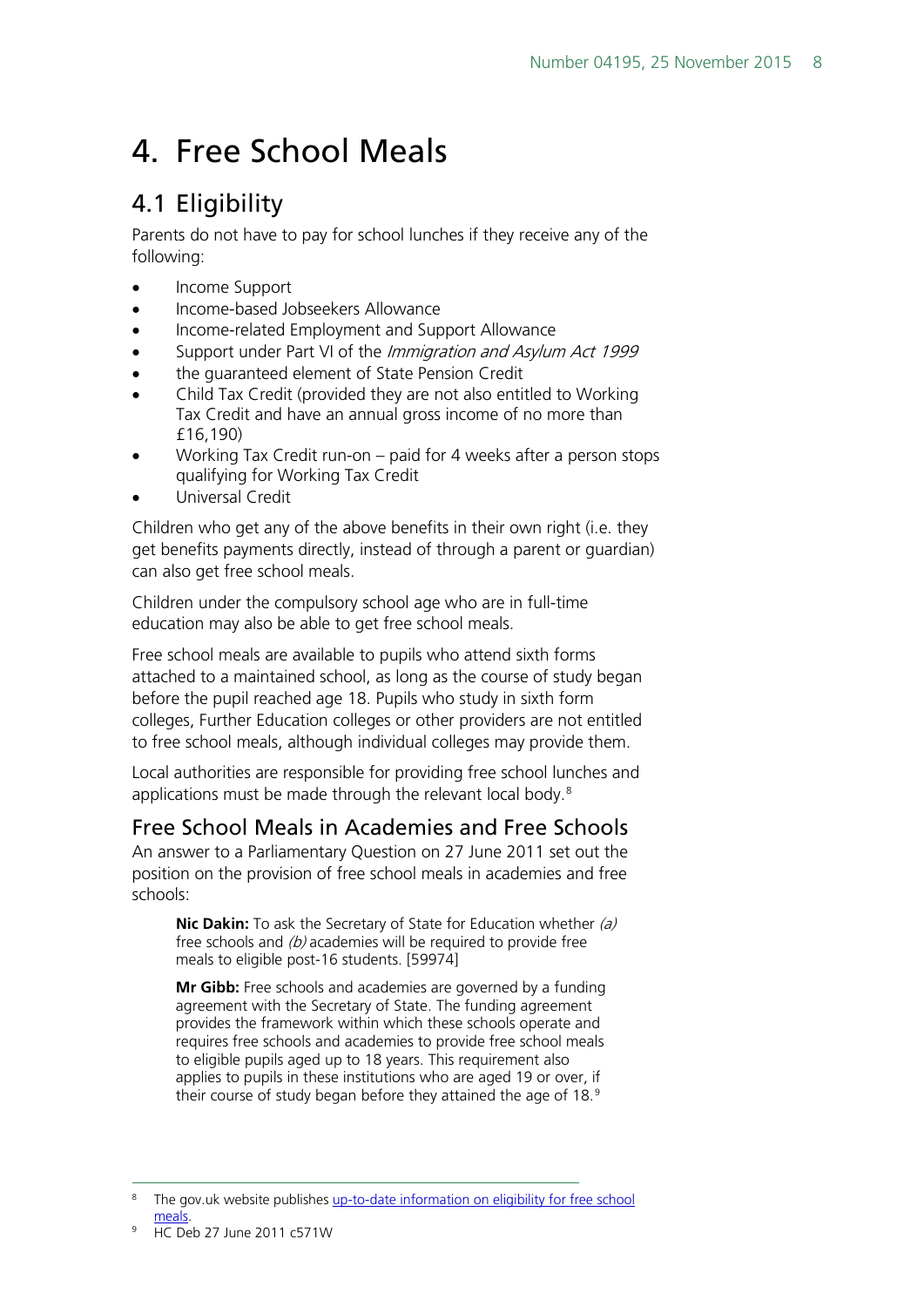## <span id="page-8-0"></span>4.2 Free School Meals for all Reception, Year 1 and Year 2 pupils

#### <span id="page-8-1"></span>Introduction, funding, and advice for schools

Section 106 of the [Children and Families Act 2014](http://www.legislation.gov.uk/ukpga/2014/6/section/106/enacted) makes provision for free school meals to be provided for all pupils in Reception, Year 1 and Year 2. This duty took effect from September 2014 and is applicable for maintained schools, academies and free schools. [Departmental](https://www.gov.uk/universal-infant-free-school-meals-guide-for-schools-and-local-authorities)  [advice](https://www.gov.uk/universal-infant-free-school-meals-guide-for-schools-and-local-authorities) is available for schools on fulfilling the new duty, including funding information, most recently revised in July 2015. [10](#page-8-3)

The policy of universal free school meals for infant pupils was announced by the then Deputy Prime Minister, Nick Clegg, in September 2013.<sup>[11](#page-8-4)</sup> Free school meals for all primary school children was a recommendation of the School Food Plan.<sup>[12](#page-8-5)</sup> The [announcement](https://www.gov.uk/government/news/free-school-lunch-for-every-child-in-infant-school) stated:

The government will fund schools in England to provide every child in reception, year 1 and year 2 with a hot, nutritious meal at lunch time. The aim is to improve academic attainment and save families money – over the course of a year the average family spends £437 on school lunches per child.

Universal free school meals for primary school pupils were a key recommendation in a recent review of school food produced independently for the Department for Education. The review found that, in pilots where all children have been given a free school dinner, students were academically months ahead of their peers elsewhere and more likely to eat vegetables at lunchtime instead of less healthy food like crisps.

At the same time, the government will extend free school meals to disadvantaged students in further education and sixth form colleges. Free school meals are currently available only for eligible students at school sixth forms.

### <span id="page-8-2"></span>Concerns: school funding implications

Concerns were raised during the last Parliament about potential implications of the introduction of universal free school meals for infant children on school funding.

Schools receive Pupil Premium funding for children who qualify for free school meals, and were concerned about missing out on this funding if parents did not register for meals that their children now received as a matter of course. See for instance:

- BBC News, Free school meals threat to poor pupil funds, say [heads,](http://www.bbc.co.uk/news/education-26665336) 20 March 2014
- Guardian, [Schools policy 'car crash' sows confusion among](http://www.theguardian.com/education/2015/jan/11/schools-policy-car-crash-confusion-meals-pupil-premium)  [parents,](http://www.theguardian.com/education/2015/jan/11/schools-policy-car-crash-confusion-meals-pupil-premium) 11 January 2015

In October 2015, the House of Commons Public Accounts Select Committee stated in a [report](http://www.publications.parliament.uk/pa/cm201516/cmselect/cmpubacc/327/327.pdf) on Funding for Disadvantaged Pupils that

<span id="page-8-3"></span> <sup>10</sup> Department for Education, [UIFSM: guide for local authorities and schools](https://www.gov.uk/universal-infant-free-school-meals-guide-for-schools-and-local-authorities) [accessed 13 August 2015]

<span id="page-8-4"></span><sup>&</sup>lt;sup>11</sup> Department of Education, [Free school lunch for every child in infant school,](https://www.gov.uk/government/news/free-school-lunch-for-every-child-in-infant-school) 17 September 2013

<span id="page-8-5"></span><sup>&</sup>lt;sup>12</sup> Department for Education, [The School Food Plan,](https://www.gov.uk/government/publications/the-school-food-plan) p8-9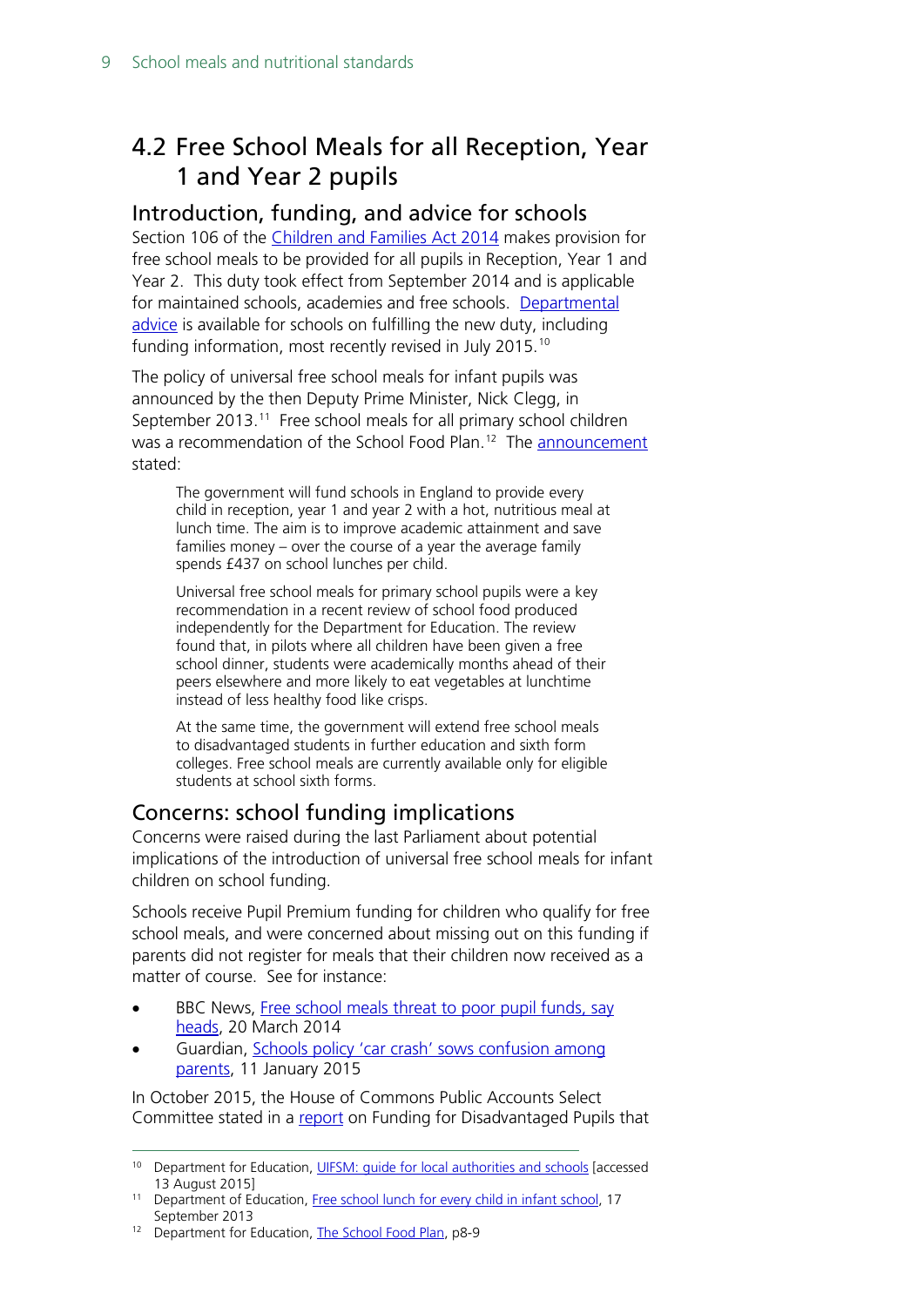problems around the identification of disadvantaged pupils could become more acute with the introduction of Universal Credit:

Universal Credit, which will see five benefits combined into one, means the end of the current basis for determining free school meals and therefore Pupil Premium eligibility. The Department does not yet know how it will identify disadvantaged pupils following Universal Credit's introduction, and there is relatively little time to find an answer. There has also been substantial variation in the level of under-claiming between local authorities. In 2013, in some areas more than 30% of eligible pupils did not take up their free school meals entitlement compared to 0% in other areas. The Department told us that it wanted to target local authorities where under-claiming was high, so that schools do not miss out on funding because parents fail to claim.<sup>[13](#page-9-1)</sup>

An [article](http://www.naht.org.uk/welcome/news-and-media/blogs/susan-young/mps-weigh-in-to-fairer-funding-debate/) discussing the Committee's report on the National Association of Head Teachers' website noted that the NAHT was "in discussions with the Department about how eligible children could be identified through the benefits system and data sharing, rather than by their parents having to come forward."<sup>[14](#page-9-2)</sup>

### <span id="page-9-0"></span>Spending Review 2015: confirmation of continued funding

There were a number of press reports in September 2015 stating that the Chancellor's Spending Review on 25 November 2015 would include the removal of the current provision of free school meals for all children in Reception, Year 1 and Year 2. See, for example:

- Guardian, [Cuts could serve up an end to free healthy school](http://www.theguardian.com/education/2015/sep/01/cuts-free-healthy-school-dinners-infants-budget-universal)  [dinners for infants,](http://www.theguardian.com/education/2015/sep/01/cuts-free-healthy-school-dinners-infants-budget-universal) 1 September 2015
- Independent, [Free school meals for infants 'set to be scrapped'](http://www.independent.co.uk/news/education/education-news/free-school-meals-for-infants-set-to-be-scrapped-under-osbornes-spending-review-10509664.html)  [under Osborne's spending review,](http://www.independent.co.uk/news/education/education-news/free-school-meals-for-infants-set-to-be-scrapped-under-osbornes-spending-review-10509664.html) 20 September 2015

An [article](http://www.theguardian.com/education/2015/sep/20/labour-warns-children-would-go-hungry-if-universal-free-meals-scrapped) in the Guardian on 20 September stated that Labour were opposed to the removal of the provision.<sup>[15](#page-9-3)</sup>

A [petition](https://petition.parliament.uk/petitions/107913) against the potential removal on the Parliamentary website had at the time of writing attracted over 40,000 signatures. The Government had responded to the petition, stating:

The Government is currently conducting a Spending Review across all its programmes. Therefore, every policy across Whitehall is being reviewed as part of this process and no decisions have yet been taken.[16](#page-9-4)

Sharon Hodgson raised the issue with the Prime Minister on 28 October 2015. The Prime Minister responded that the Government would be keeping the policy:

<span id="page-9-1"></span><sup>13</sup> House of Commons Public Affairs Select Committee, Funding for Disadvantaged [Pupils,](http://www.publications.parliament.uk/pa/cm201516/cmselect/cmpubacc/327/327.pdf) 9 October 2015, HC 327 2015-16, conclusions and recommendations para 5

<span id="page-9-2"></span><sup>&</sup>lt;sup>14</sup> National Association of Head Teachers, [MPs weigh into fairer funding debate,](http://www.naht.org.uk/welcome/news-and-media/blogs/susan-young/mps-weigh-in-to-fairer-funding-debate/) 9 October 2015

<span id="page-9-3"></span><sup>&</sup>lt;sup>15</sup> Guardian, [Labour warns children would go hungry if universal free meals scrapped,](http://www.theguardian.com/education/2015/sep/20/labour-warns-children-would-go-hungry-if-universal-free-meals-scrapped) 20 September 2015

<span id="page-9-4"></span><sup>&</sup>lt;sup>16</sup> UK Government and Parliament Petitions, Keep Universal Infant Free School Meals in [England](https://petition.parliament.uk/petitions/107913) [accessed 13 October 2015]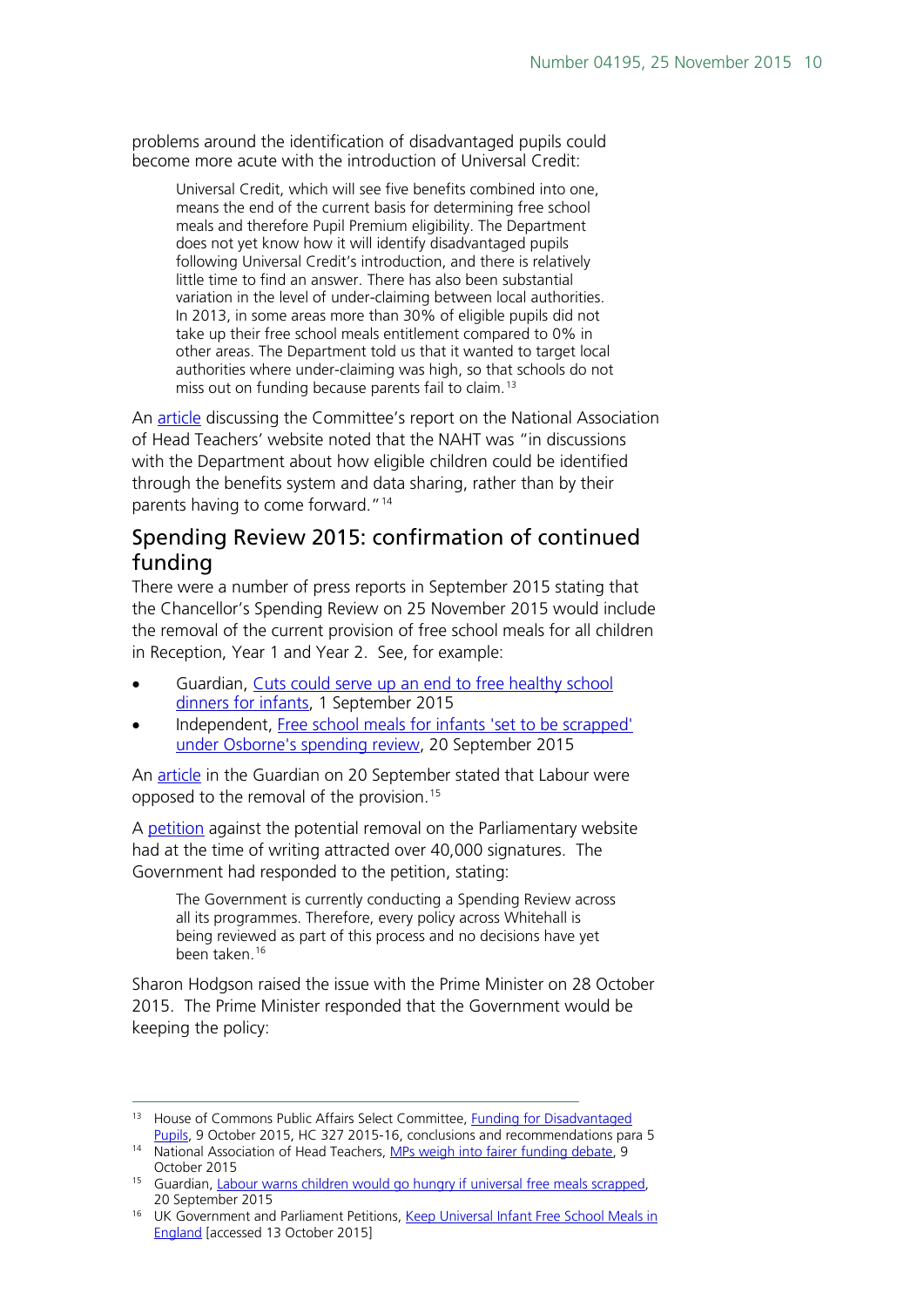**The Prime Minister:** I am immensely proud that it was a Government I led that introduced that policy… I am proud of what we have done, and we will be keeping it.<sup>[17](#page-10-1)</sup>

The Chancellor's [Spending Review](https://www.gov.uk/government/uploads/system/uploads/attachment_data/file/479749/52229_Blue_Book_PU1865_Web_Accessible.pdf) in November 2015 included confirmation that funding for universal infant free school meals would be maintained.<sup>[18](#page-10-2)</sup>

### <span id="page-10-0"></span>4.3 Free School Meals Pilot 2009-2011

In September 2008 the then Labour Government announced a free school meals pilot for primary school children in deprived areas. The trial was designed to investigate whether free meals for all primary school children in a deprived area would raise academic and behavioural standards, and reduce obesity and improve health generally. An [evaluation](https://www.gov.uk/government/publications/evaluation-of-the-free-school-meals-pilot-impact-report) of the pilot, which was carried out in Newham and Durham, was published in July 2012.<sup>[19](#page-10-3)</sup>

<span id="page-10-2"></span><span id="page-10-1"></span> <sup>17</sup> [HC Deb 28 Oct 2015 c342](http://www.publications.parliament.uk/pa/cm201516/cmhansrd/cm151028/debtext/151028-0001.htm#15102833000010)

<sup>&</sup>lt;sup>18</sup> HM Treasury, [Spending Review and Autumn Statement 2015,](https://www.gov.uk/government/uploads/system/uploads/attachment_data/file/479749/52229_Blue_Book_PU1865_Web_Accessible.pdf) November 2015, para 1.164, p44

<span id="page-10-3"></span><sup>&</sup>lt;sup>19</sup> Department for Education, [Evaluation of the free school meals pilot: impact report,](https://www.gov.uk/government/publications/evaluation-of-the-free-school-meals-pilot-impact-report) 26 July 2012